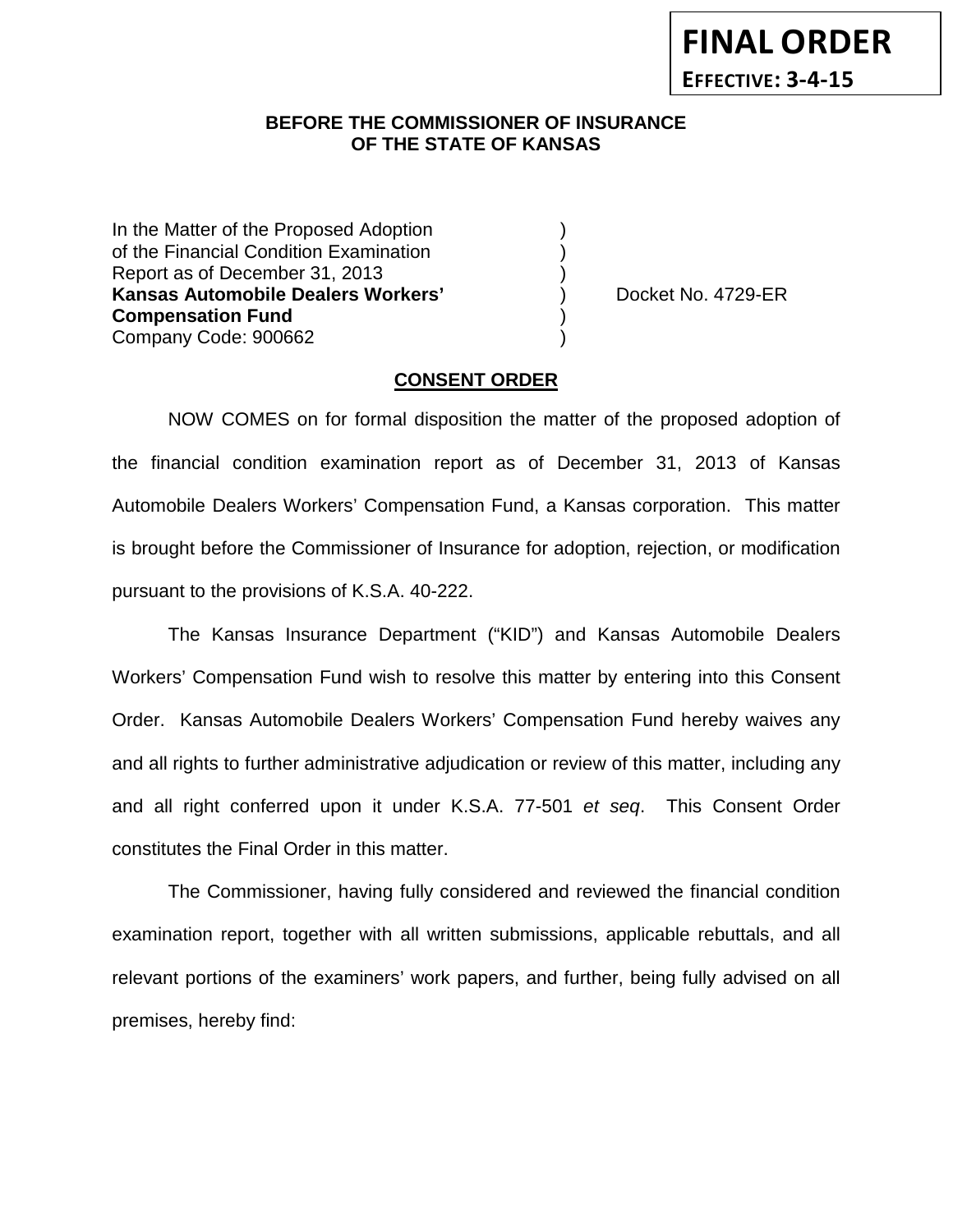#### **Policy Reasons**

It is stated policy of the State of Kansas that whenever the Commissioner of Insurance deems it necessary, an examination of the affairs and financial condition of any insurance company in the process of organization, applying for admission, or doing business in this State can be undertaken. In all cases, such an examination must occur once every five (5) years. Through the examination process, the insurance consuming public will be well served and protected.

#### **Findings of Fact**

1. The Commissioner of Insurance has jurisdiction over this matter pursuant to K.S.A. 40-222.

2. An examination of Kansas Automobile Dealers Workers' Compensation Fund was undertaken by the Kansas Insurance Department and was completed on October 9, 2014.

3. The examiner-in-charge tendered and filed with the Kansas Insurance Department a verified written report of the examination within thirty (30) days following completion of the examination, to wit; October 22, 2014.

4. Following receipt of the verified report, the Kansas Insurance Department transmitted the report to Kansas Automobile Dealers Workers' Compensation Fund on December 31, 2014, with a duly executed notice advising the company of its opportunity to prepare and submit to the Kansas Insurance Department a written submission or rebuttal with respect to any and all matters contained in the report. Kansas Automobile Dealers Workers' Compensation Fund was further advised that any written submission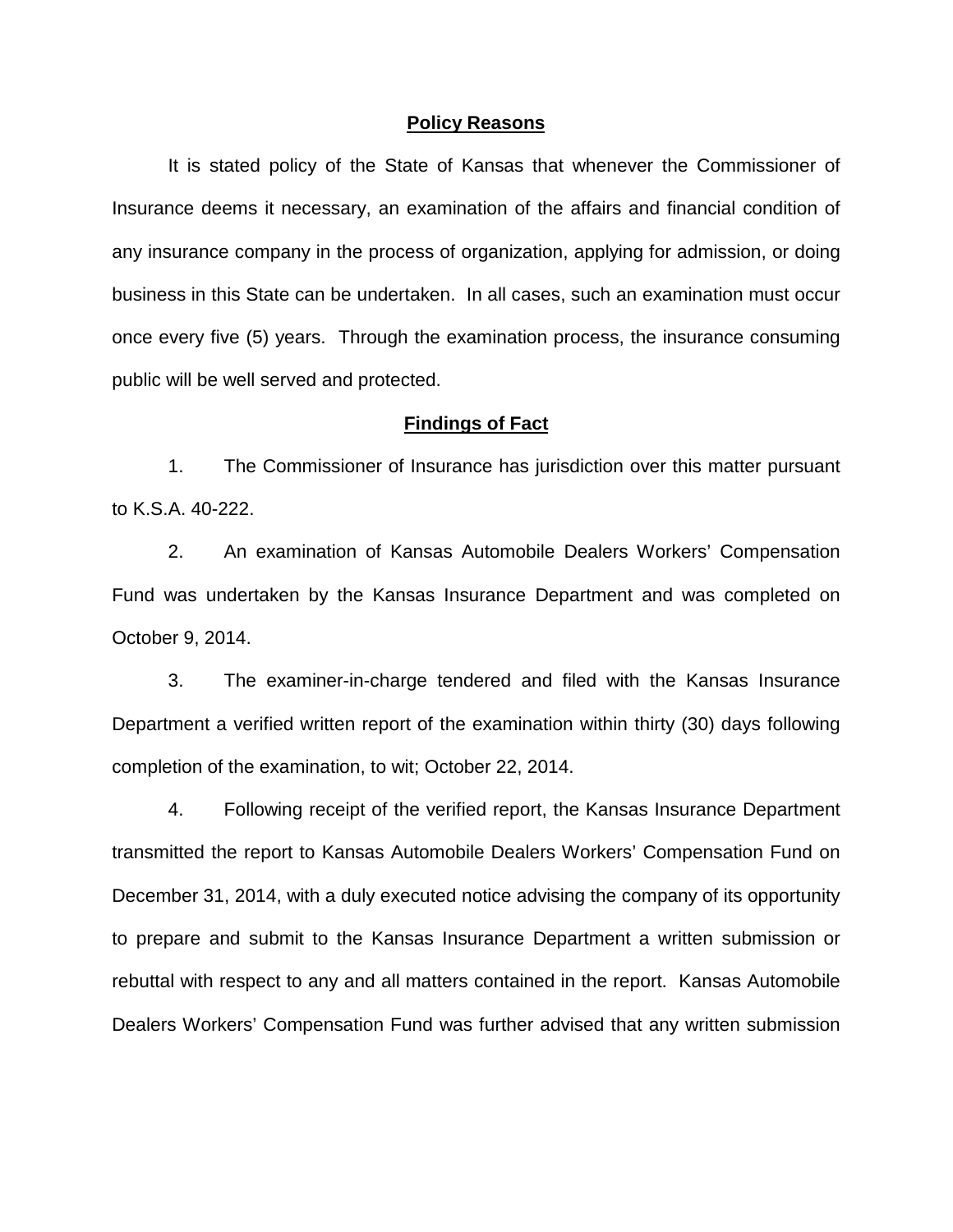or rebuttal needed to be filed with the Kansas Insurance Department no later than thirty (30) days after receipt of the verified report.

5. Kansas Automobile Dealers Workers' Compensation Fund filed a written acceptance of the verified report on January 9, 2015.

6. Based upon the written submission tendered, Kansas Automobile Dealers Workers' Compensation Fund took no exceptions to matters contained in the verified report.

7. Within thirty (30) days of the end of the time period allowed for written submission or rebuttal, the Commissioner of Insurance fully reviewed the report, together with all written submissions and rebuttals provided by Kansas Automobile Dealers Workers' Compensation Fund. The Commissioner of Insurance further reviewed all relevant workpapers.

8. No other written submissions or rebuttals were submitted by Kansas Automobile Dealers Workers' Compensation Fund.

## **Conclusion of Law**

9. K.S.A. 40-222(k)(2) provides:

"Within 30 days of the end of the period allowed for the receipt of written submissions or rebuttals, the commissioner shall fully consider and review the report, together with any written submissions or rebuttals and any relevant portions of the examiners workpapers and enter an order:

- (A) Adopting the examination report as filed or with modification or corrections. If the examination report reveals that the company is operating in violation of any law, regulation or prior order of the commissioner, the commissioner may order the company to take any action the commissioner considers necessary and appropriate to cure such violations; or
- (B) rejecting the examination report with directions to the examiners to reopen the examination for purposes of obtaining additional data,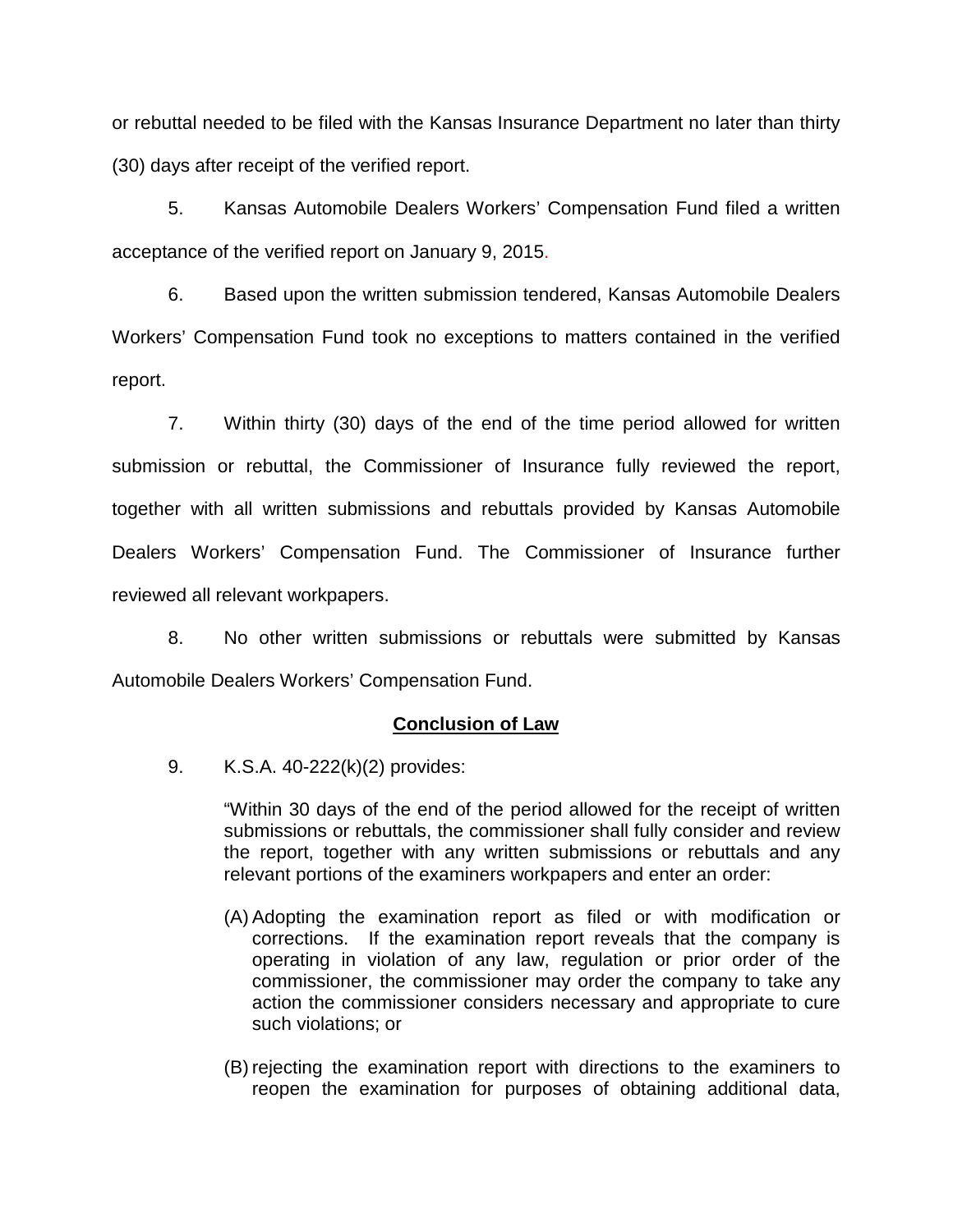documentation or information, and refiling pursuant to subsection (k); or

(C)call and conduct a fact-finding hearing in accordance with K.S.A. 40- 281 and amendments thereto for purposes of obtaining additional documentation, data, information and testimony."

10. Based upon the Findings of Fact enumerated in paragraphs #1 through #8

above, the financial condition examination report as of December 31, 2013 of Kansas Automobile Dealers Workers' Compensation Fund should be adopted.

# **IT IS THEREFORE, BY THE COMMISSIONER OF INSURANCE, ORDERED THAT:**

1. The financial condition examination report as of December 31, 2013 of

Kansas Automobile Dealers Workers' Compensation Fund hereby is adopted.

2. The Commissioner of Insurance retains jurisdiction over this matter to issue any and all further Orders deemed appropriate or to take such further action necessary to dispose of this matter.

**IT IS SO ORDERED THIS \_\_4th\_ DAY OF \_\_\_\_\_\_March\_\_\_\_\_, 2015 IN THE CITY OF TOPEKA, COUNTY OF SHAWNEE, STATE OF KANSAS.**



| /s/ Ken Selzer            |
|---------------------------|
| Ken Selzer                |
| Commissioner of Insurance |
| By:                       |
|                           |

/s/ Diane Minear

Diane Minear

Interim General Counsel